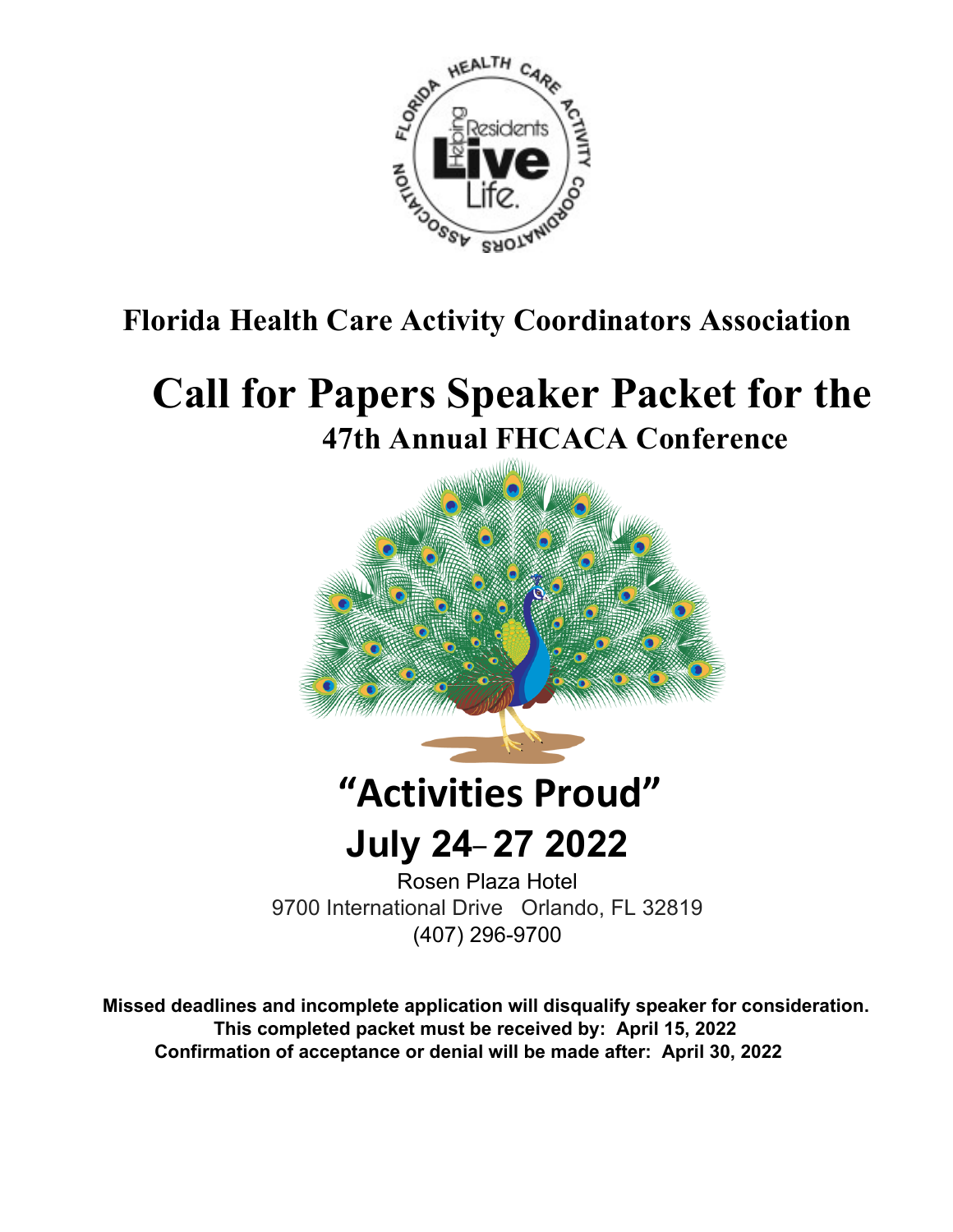### **INVITATION**

You are cordially invited to respond to the 2022 FHCACA State Conference Call for Papers. If you/your company would like to be considered to present an education session at the 47th Annual FHCACA Conference in Orlando, Florida, please complete this packet in its **entirety**, following directions.

The Call for Papers offers members/companies the opportunity to submit written proposals for continuing education programs to be offered at this conference. These sessions are open to all conference registrants in attendance, and focus on topics and issues affecting providers, residents, and the activity profession. You are encouraged to submit an application on any relevant subject.

If you are selected as a presenter:

- You have the opportunity to contribute to the activity profession.
- You gain visibility and credibility with hundreds of activity professionals, leaders, providers and members.
- You receive marketing exposure to the membership of FHCACA members statewide. FHCACA has 16 Districts. This is a great-targeted market for your speaking exposure.
- You have the opportunity to network with attendees, conference guests and other presenters, making invaluable contacts.

If you are NOT selected as a presenter**, your submission may be kept on file for further consideration, with the exception of your handouts, which will be DESTROYED.** 

**If one or two of a speaker's sessions are selected, you will be eligible to register for Conferences at the discounted rate of** *\$100.00* **(limited to no more than two speakers per session). If three or more of a speaker's sessions are selected, you will receive a full complimentary registration. If you plan on attending the conference you will be required to REGISTER FOR CONFERENCE** so we have an adequate head count. **This special registration includes all conference activities and functions with the EXCEPTION of Tours, Pre-Conference and Post Conference Sessions and the SPEAKERS MUST send in registration form and fee if applicable for the conference no LATER than one month prior to conference to confirm their attendance. (**No Exceptions**)** 

FHCACA does not pay an honorarium, or reimburse for meals, lodging or transportation unless you are chosen as a Keynote/Endnote, Pre-Conference or Special Contract Speaker. FHCACA does not reimburse expenses or provide admission to conference activities for family members, assistants or guests who accompany a speaker.

## **SELECTION OF SPEAKERS**

All proposals will be reviewed and evaluated by a selected committee of FHCACA members. Topics and Speakers will be chosen utilizing the following criteria:

• Topic must be relevant to activity programming in settings with primarily geriatric focus, or pertain to personal growth/professional development.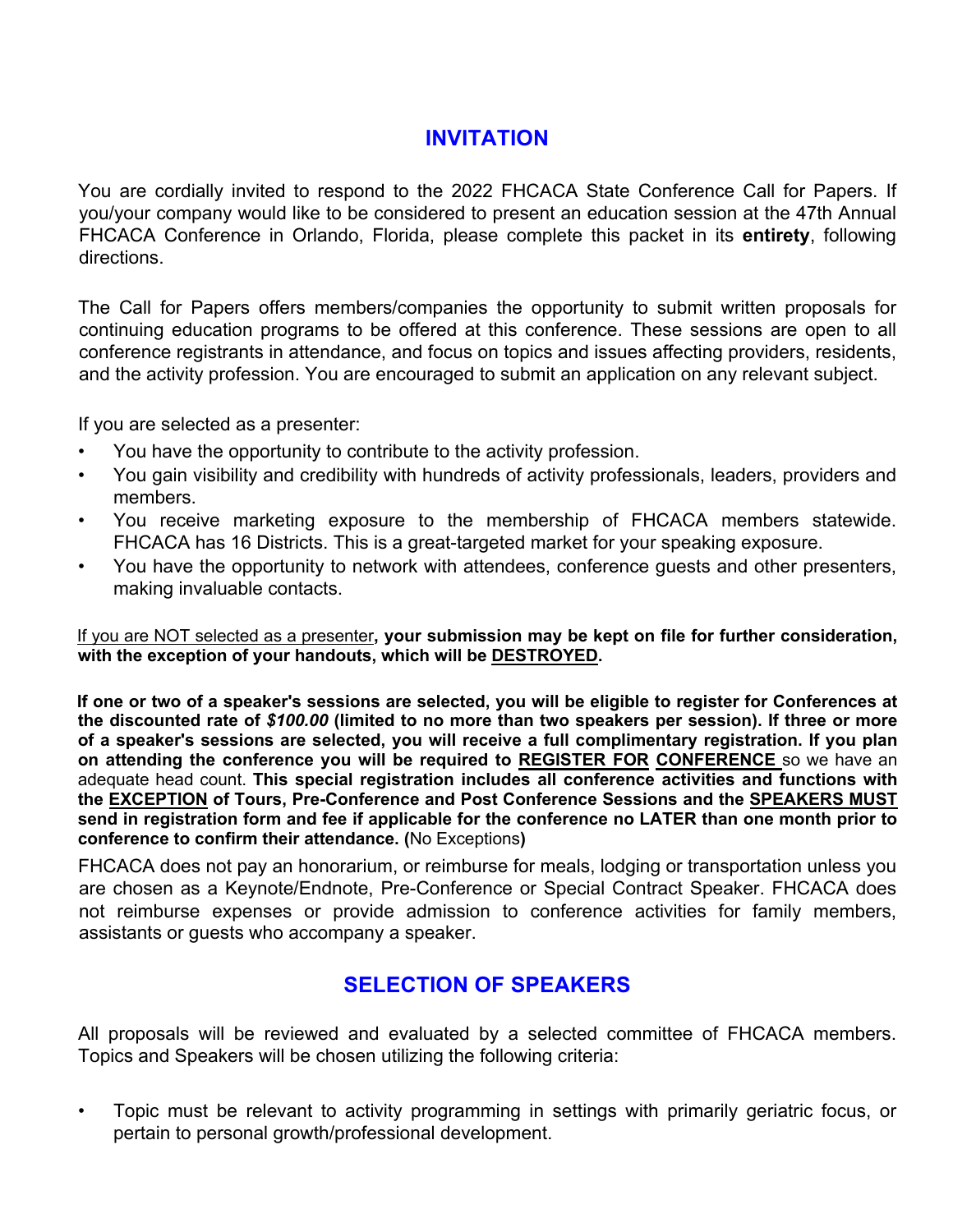- Speaker must be available on any of these dates: **July 24-27 2022.** Proposed session **must**  be at least ninety (90) minutes in length.
- Qualifications/credentials of speaker.
- Education/Academic preparation of speaker.
- A minimum of two written letters of reference.
- **Submission application** *Must* **be completed fully. Submission format should be strictly adhered to.**

If your proposal is accepted for the **2022** Conference, written confirmation will be provided along with pertinent session date information *after April 15, 2022.*

- Chosen session topics *MUST* be what is presented at the conference. Changes in content, speakers, or session outlines are not allowed due to stringent education approval requirements. **There cannot be any deviation from the original proposal.**
- Speakers are asked to refrain from marketing personal products or services *during* their presentation.
- Speakers should plan their schedule in order to "meet and greet" attendees of their session, and remain for a few minutes afterwards to answer any questions.
- Speakers should dress in a professional manner.

#### **SUBMISSION APPLICATION**

#### Please type the following on the **first page** of your submission.

**Title of Presentation:** *(Limit of 65 characters; should be descriptive of content.)*  **Program Objectives:** *(List objectives in behavioral terms: specific, solution-oriented learning abilities. Limit 1-3 objectives.) Example: "By completion of this session the learner will be able to…" Start with an action verb that describes a specific behavior or activity by the learner. Examples of action verbs: define, describe, list, name, state, demonstrate, administer, write, etc.) Submissions not following these objective guidelines will not be accepted.* **Speaker:** *(Please list name and credential initials as you want them to appear in the conference program. If more than one speaker, list contact person first)*

• **Name** • **Job Title** • **Address**, **City, State, Zip Code** • **Work Phone** • **Home Phone** • **Fax / Email**

#### **Program Description:** *(Limit to 50 words)*

*Please provide a description of your* proposed *session, suitable for use in promotional mailings and conference program.* **Session description and content cannot be changed once it has been accepted.**

Please type the following on the **second page** of your submission.

#### **Speaker Credentials:**

• *Attach a One-Page resume' or brief vitae outlining your speaker credentials and relevant experience.* 

*Education/Academic preparation must be included. Please indicate if you have experience in settings primarily geriatric in focus.*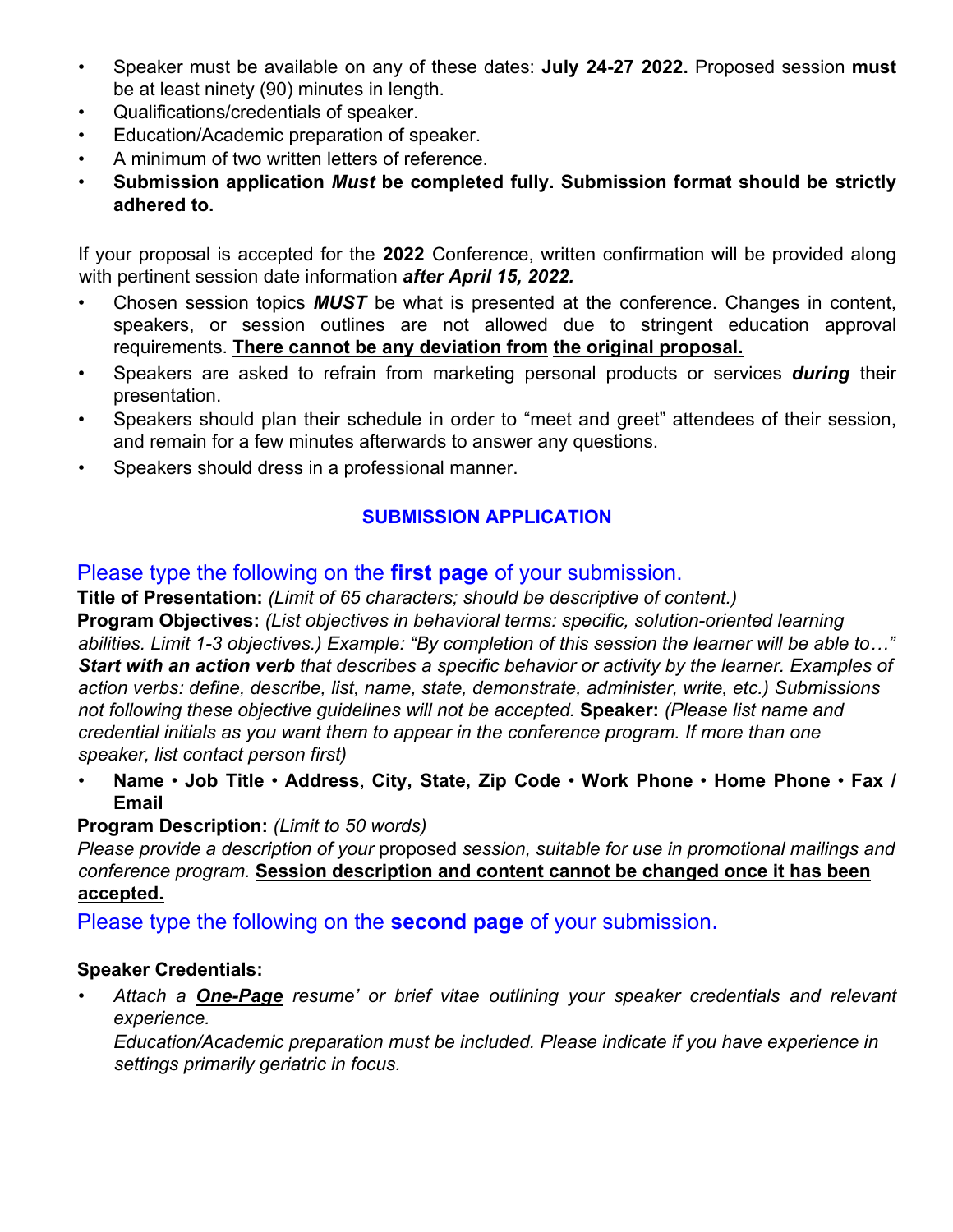#### Please type the following on the **third page** of your submission.

#### **Speaker information:**

• *Attach a short introduction for you and your presentation. The introduction should set the tone for your speech. The session Monitor will utilize this introduction at the start of your session. (Introduction subject to editing by FHCACA.)* **No more than 100 WORDS PLEASE.**

#### Please attach the following to the **fourth page** of your submission.

- *Provide two written professional references:*
	- *(1) One organization where you have presented sessions or taught.*
	- *(2) One personal reference*

*Both references must address the presenter's qualifications, abilities, and effectiveness. References must be typed on business and/or professional letterhead and should include: Name, Title, Organization, Address, City, State, Zip Code, Phone Number (home and work), and Fax Number.* 

#### Please type the following on the **fifth page** of your submission.

**Track: (***Check all that apply, but please do not automatically check all!)* 

| $\Box$ Long term Care                                               | □Short Stay/Rehab          | $\Box$ Assisted Living                  |  |  |
|---------------------------------------------------------------------|----------------------------|-----------------------------------------|--|--|
| □Alzheimer's/Dementia                                               | □ Adult Day Services       | $\square$ Sub-Acute                     |  |  |
| $\Box$ Retirement                                                   | □Senior Citizen Center     | $\Box$ Other (please list)              |  |  |
| Target Audience: (Check all that apply.)                            |                            |                                         |  |  |
| $\Box$ New Activity Professional                                    | $\Box$ Consultant/Educator | $\square$ 5 years' experience or less   |  |  |
| $\square$ 5 years' experience or more<br>$\Box$ Other (please list) |                            |                                         |  |  |
|                                                                     |                            | <b>Type of Presentation: (Check all</b> |  |  |
| that apply.)                                                        |                            |                                         |  |  |
|                                                                     |                            |                                         |  |  |
| $\Box$ Lecture                                                      | $\Box$ Panel Discussion    | $\Box$ Case Study                       |  |  |
| $\Box$ Role Playing                                                 | $\Box$ Demonstration       | $\Box$ Questions and Answers            |  |  |
| $\Box$ Other (Check all that apply)                                 |                            |                                         |  |  |

#### **Room Arrangements:** *(Check all that apply.)*

Please indicate preferred meeting room set-up (set-up is determined by room and audience size – specific preferences may not be able to be accommodated and *ARE NOT GUARANTEED).* **Speakers are not permitted to change meeting room set-up!** 

☐Classroom Style ☐Theatre ☐Other

#### **Audio/Visual Requirements:**

Please let FHCACA know what your speaker needs are. Please circle below your requests. FHCACA will provide the following equipment in each session: **table, lavaliere microphone, projector and screen.** No other requests will be honored on-site at your session. **The speaker must pay for additional equipment.** Additional Audio/Visual equipment may be ordered through Professional Development Chair. Contact Chris **Gerard (407) 435-5897 cell.**

#### **Additional Requests/Special Needs:**

Please indicate whether you have any disabilities or limitations that would require special arrangements. *(Give details regarding necessary arrangements.)*